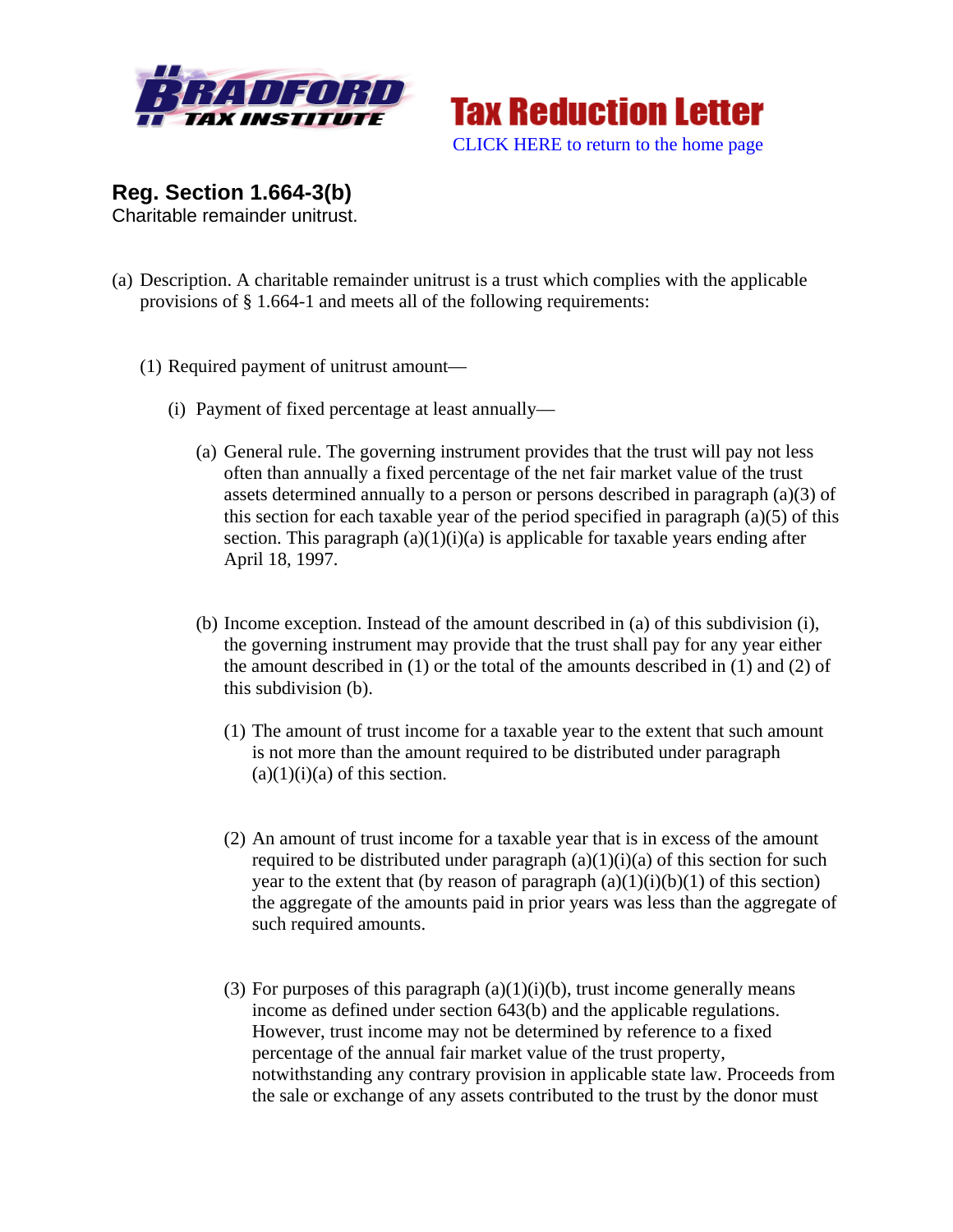be allocated to principal and not to trust income at least to the extent of the fair market value of those assets on the date of their contribution to the trust. Proceeds from the sale or exchange of any assets purchased by the trust must be allocated to principal and not to trust income at least to the extent of the trust's purchase price of those assets. Except as provided in the two preceding sentences, proceeds from the sale or exchange of any assets contributed to the trust by the donor or purchased by the trust may be allocated to income, pursuant to the terms of the governing instrument, if not prohibited by applicable local law. A discretionary power to make this allocation may be granted to the trustee under the terms of the governing instrument but only to the extent that the state statute permits the trustee to make adjustments between income and principal to treat beneficiaries impartially.

- (4) The rules in paragraph  $(a)(1)(i)(b)(1)$  and (2) of this section are applicable for taxable years ending after April 18, 1997. The rule in the first sentence of paragraph  $(a)(1)(i)(b)(3)$  is applicable for taxable years ending after April 18, 1997. The rules in the second, fourth, and fifth sentences of paragraph  $(a)(1)(i)(b)(3)$  are applicable for taxable years ending after January 2, 2004. The rule in the third sentence of paragraph  $(a)(1)(i)(b)(3)$  is applicable for sales or exchanges that occur after April 18, 1997. The rule in the sixth sentence of paragraph  $(a)(1)(i)(b)(3)$  is applicable for trusts created after January 2, 2004.
- (c) Combination of methods. Instead of the amount described in paragraph  $(a)(1)(i)(a)$  or (b) of this section, the governing instrument may provide that the trust will pay not less often than annually the amount described in paragraph  $(a)(1)(i)(b)$  of this section for an initial period and then pay the amount described in paragraph  $(a)(1)(i)(a)$  of this section (calculated using the same fixed percentage) for the remaining years of the trust only if the governing instrument provides that—
	- (1) The change from the method prescribed in paragraph  $(a)(1)(i)(b)$  of this section to the method prescribed in paragraph  $(a)(1)(i)(a)$  of this section is triggered on a specific date or by a single event whose occurrence is not discretionary with, or within the control of, the trustees or any other persons;
	- (2) The change from the method prescribed in paragraph  $(a)(1)(i)(b)$  of this section to the method prescribed in paragraph  $(a)(1)(i)(a)$  of this section occurs at the beginning of the taxable year that immediately follows the taxable year during which the date or event specified under paragraph  $(a)(1)(i)(c)(1)$  of this section occurs; and
	- (3) Following the trust's conversion to the method described in paragraph  $(a)(1)(i)(a)$  of this section, the trust will pay at least annually to the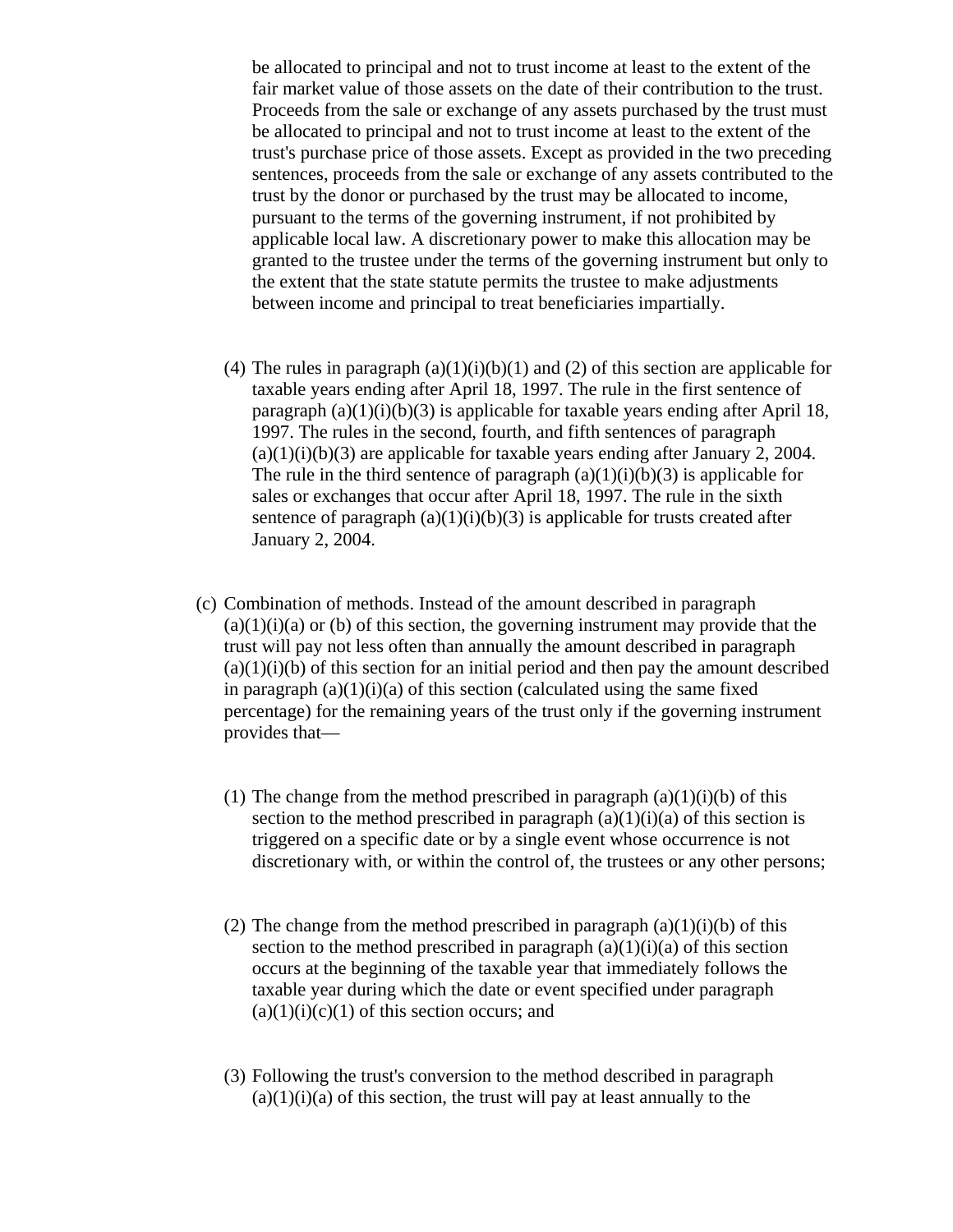permissible recipients the amount described only in paragraph  $(a)(1)(i)(a)$  of this section and not any amount described in paragraph  $(a)(1)(i)(b)$  of this section.

- (d) Triggering event. For purposes of paragraph  $(a)(1)(i)(c)(1)$  of this section, a triggering event based on the sale of unmarketable assets as defined in § 1.664-  $1(a)(7)(ii)$ , or the marriage, divorce, death, or birth of a child with respect to any individual will not be considered discretionary with, or within the control of, the trustees or any other persons.
- (e) Examples. The following examples illustrate the rules in paragraph  $(a)(1)(i)(c)$  of this section. For each example, assume that the governing instrument of charitable remainder unitrust Y provides that Y will initially pay not less often than annually the amount described in paragraph  $(a)(1)(i)(b)$  of this section and then pay the amount described in paragraph  $(a)(1)(i)(a)$  of this section (calculated using the same fixed percentage) for the remaining years of the trust and that the requirements of paragraphs  $(a)(1)(i)(c)(2)$  and  $(3)$  of this section are satisfied. The examples are as follows:

Example 1. Y is funded with the donor's former personal residence. The governing instrument of Y provides for the change in method for computing the annual unitrust amount as of the first day of the year following the year in which the trust sells the residence. Y provides for a combination of methods that satisfies paragraph  $(a)(1)(i)(c)$  of this section.

Example 2. Y is funded with cash and an unregistered security for which there is no available exemption permitting public sale under the Securities and Exchange Commission rules. The governing instrument of Y provides that the change in method for computing the annual unitrust amount is triggered on the earlier of the date when the stock is sold or at the time the restrictions on its public sale lapse or are otherwise lifted. Y provides for a combination of methods that satisfies paragraph  $(a)(1)(i)(c)$  of this section.

Example 3. Y is funded with cash and with a security that may be publicly traded under the Securities and Exchange Commission rules. The governing instrument of Y provides that the change in method for computing the annual unitrust amount is triggered when the stock is sold. Y does not provide for a combination of methods that satisfies the requirements of paragraph  $(a)(1)(i)(c)$  of this section because the sale of the publicly-traded stock is within the discretion of the trustee.

Example 4. S establishes Y for her granddaughter, G, when G is 10 years old. The governing instrument of Y provides for the change in method for computing the annual unitrust amount as of the first day of the year following the year in which G turns 18 years old. Y provides for a combination of methods that satisfies paragraph  $(a)(1)(i)(c)$  of this section.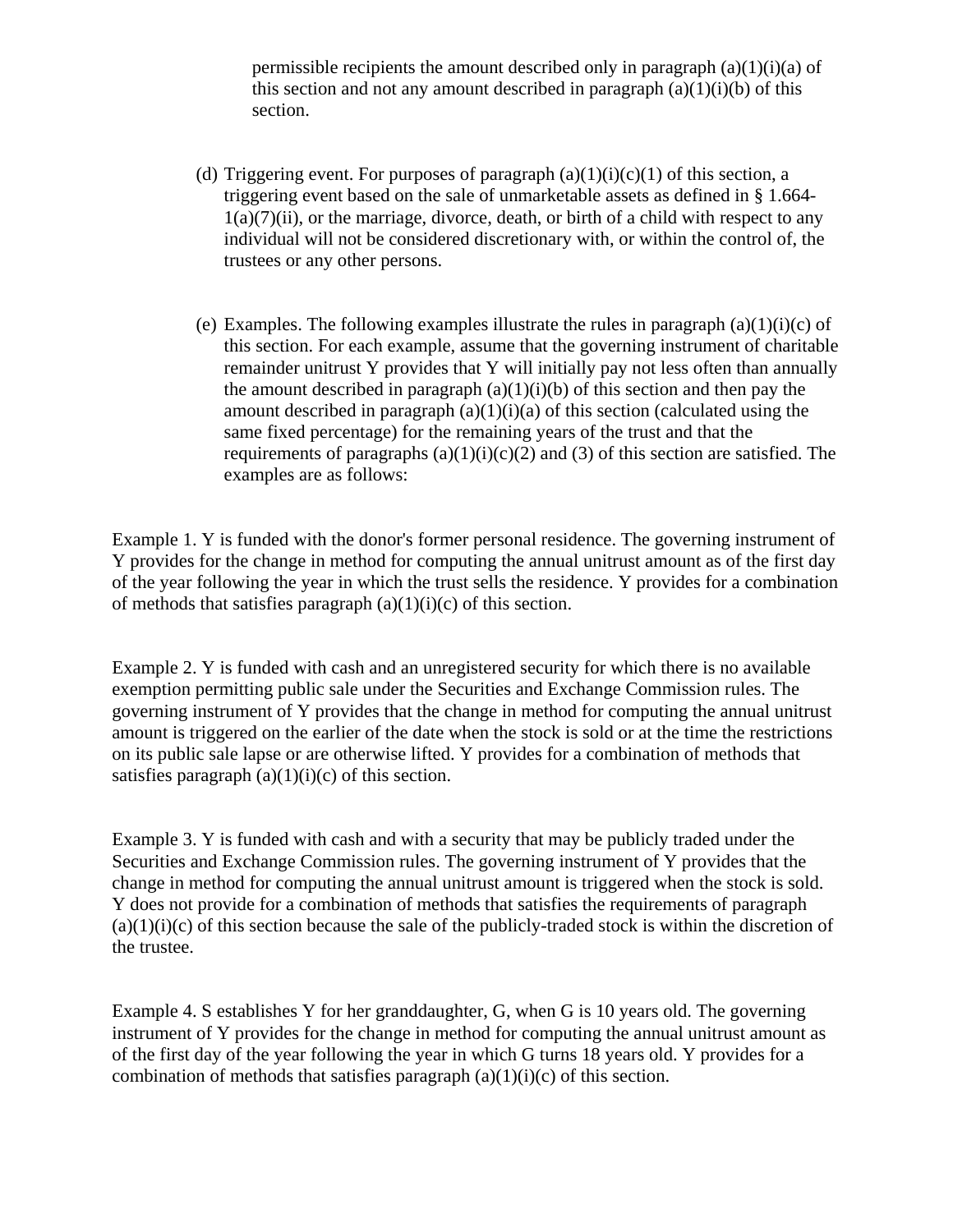Example 5. The governing instrument of Y provides for the change in method for computing the annual unitrust amount as of the first day of the year following the year in which the donor is married. Y provides for a combination of methods that satisfies paragraph  $(a)(1)(i)(c)$  of this section.

Example 6. The governing instrument of Y provides that if the donor divorces, the change in method for computing the annual unitrust amount will occur as of the first day of the year following the year of the divorce. Y provides for a combination of methods that satisfies paragraph  $(a)(1)(i)(c)$  of this section.

Example 7. The governing instrument of Y provides for the change in method for computing the annual unitrust amount as of the first day of the year following the year in which the noncharitable beneficiary's first child is born. Y provides for a combination of methods that satisfies paragraph  $(a)(1)(i)(c)$  of this section.

Example 8. The governing instrument of Y provides for the change in method for computing the annual unitrust amount as of the first day of the year following the year in which the noncharitable beneficiary's father dies. Y provides for a combination of methods that satisfies paragraph  $(a)(1)(i)(c)$  of this section.

Example 9. The governing instrument of Y provides for the change in method for computing the annual unitrust amount as of the first day of the year following the year in which the noncharitable beneficiary's financial advisor determines that the beneficiary should begin receiving payments under the second prescribed payment method. Because the change in methods for paying the unitrust amount is triggered by an event that is within a person's control, Y does not provide for a combination of methods that satisfies paragraph  $(a)(1)(i)(c)$  of this section.

Example 10. The governing instrument of Y provides for the change in method for computing the annual unitrust amount as of the first day of the year following the year in which the noncharitable beneficiary submits a request to the trustee that the trust convert to the second prescribed payment method. Because the change in methods for paying the unitrust amount is triggered by an event that is within a person's control, Y does not provide for a combination of methods that satisfies paragraph  $(a)(1)(i)(c)$  of this section.

- (f) Effective date—
	- (1) General rule. Paragraphs  $(a)(1)(i)(c)$ ,  $(d)$ , and  $(e)$  of this section are applicable for charitable remainder trusts created on or after December 10, 1998.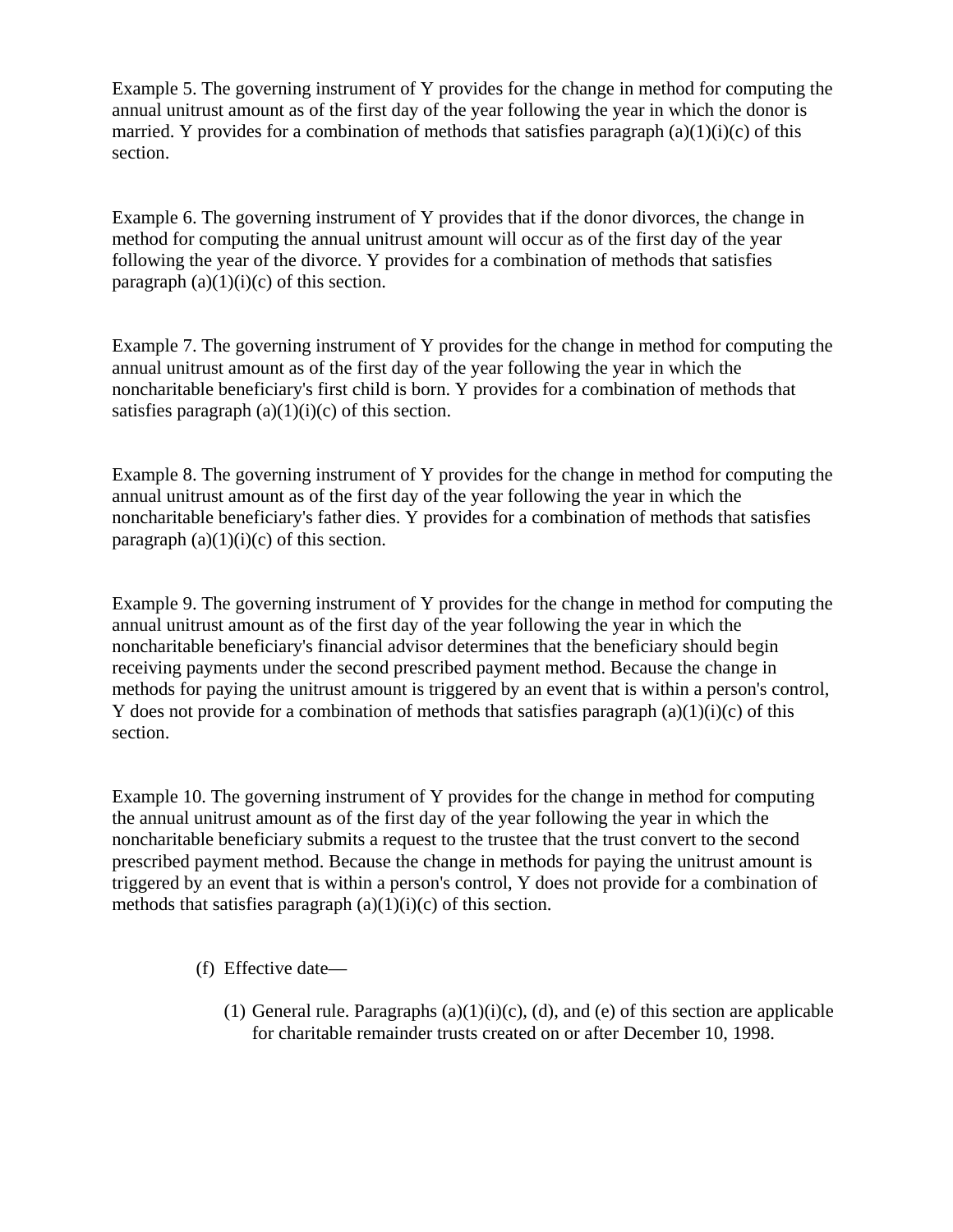- (2) General rule regarding reformations of combination of method unitrusts. If a trust is created on or after December 10, 1998, and contains a provision allowing a change in calculating the unitrust amount that does not comply with the provisions of paragraph  $(a)(1)(i)(c)$  of this section, the trust will qualify as a charitable remainder unitrust only if it is amended or reformed to use the initial method for computing the unitrust amount throughout the term of the trust, or is reformed in accordance with paragraph  $(a)(1)(i)(f)(3)$  of this section. If a trust was created before December 10, 1998, and contains a provision allowing a change in calculating the unitrust amount that does not comply with the provisions of paragraph  $(a)(1)(i)(c)$  of this section, the trust may be reformed to use the initial method for computing the unitrust amount throughout the term of the trust without causing the trust to fail to function exclusively as a charitable remainder unitrust under  $\S 1.664-1(a)(4)$ , or may be reformed in accordance with paragraph  $(a)(1)(i)(f)(3)$  of this section. Except as provided in paragraph  $(a)(1)(i)(f)(3)$  of this section, a qualified charitable remainder unitrust will not continue to qualify as a charitable remainder unitrust if it is amended or reformed to add a provision allowing a change in the method for calculating the unitrust amount.
- (3) Special rule for reformations of trusts that begin by June 8, 1999. Notwithstanding paragraph  $(a)(1)(i)(f)(2)$  of this section, if a trust either provides for payment of the unitrust amount under a combination of methods that is not permitted under paragraph  $(a)(1)(i)(c)$  of this section, or provides for payment of the unitrust amount under only the method prescribed in paragraph  $(a)(1)(i)(b)$  of this section, then the trust may be reformed to allow for a combination of methods permitted under paragraph  $(a)(1)(i)(c)$  of this section without causing the trust to fail to function exclusively as a charitable remainder unitrust under  $\S 1.664-1(a)(4)$  or to engage in an act of self-dealing under section 4941 if the trustee begins legal proceedings to reform by June 8, 1999. The triggering event under the reformed governing instrument may not occur in a year prior to the year in which the court issues the order reforming the trust, except for situations in which the governing instrument prior to reformation already provided for payment of the unitrust amount under a combination of methods that is not permitted under paragraph  $(a)(1)(i)(c)$  of this section and the triggering event occurred prior to the reformation.
- (g) Payment under general rule for fixed percentage trusts. When the unitrust amount is computed under paragraph  $(a)(1)(i)(a)$  of this section, a trust will not be deemed to have engaged in an act of self-dealing (within the meaning of section 4941), to have unrelated debt-financed income (within the meaning of section 514), to have received an additional contribution (within the meaning of paragraph (b) of this section), or to have failed to function exclusively as a charitable remainder trust (within the meaning of  $\S 1.664-1(a)(4)$ ) merely because the unitrust amount is paid after the close of the taxable year if such payment is made within a reasonable time after the close of such taxable year and the entire unitrust amount in the hands of the recipient is characterized only as income from the categories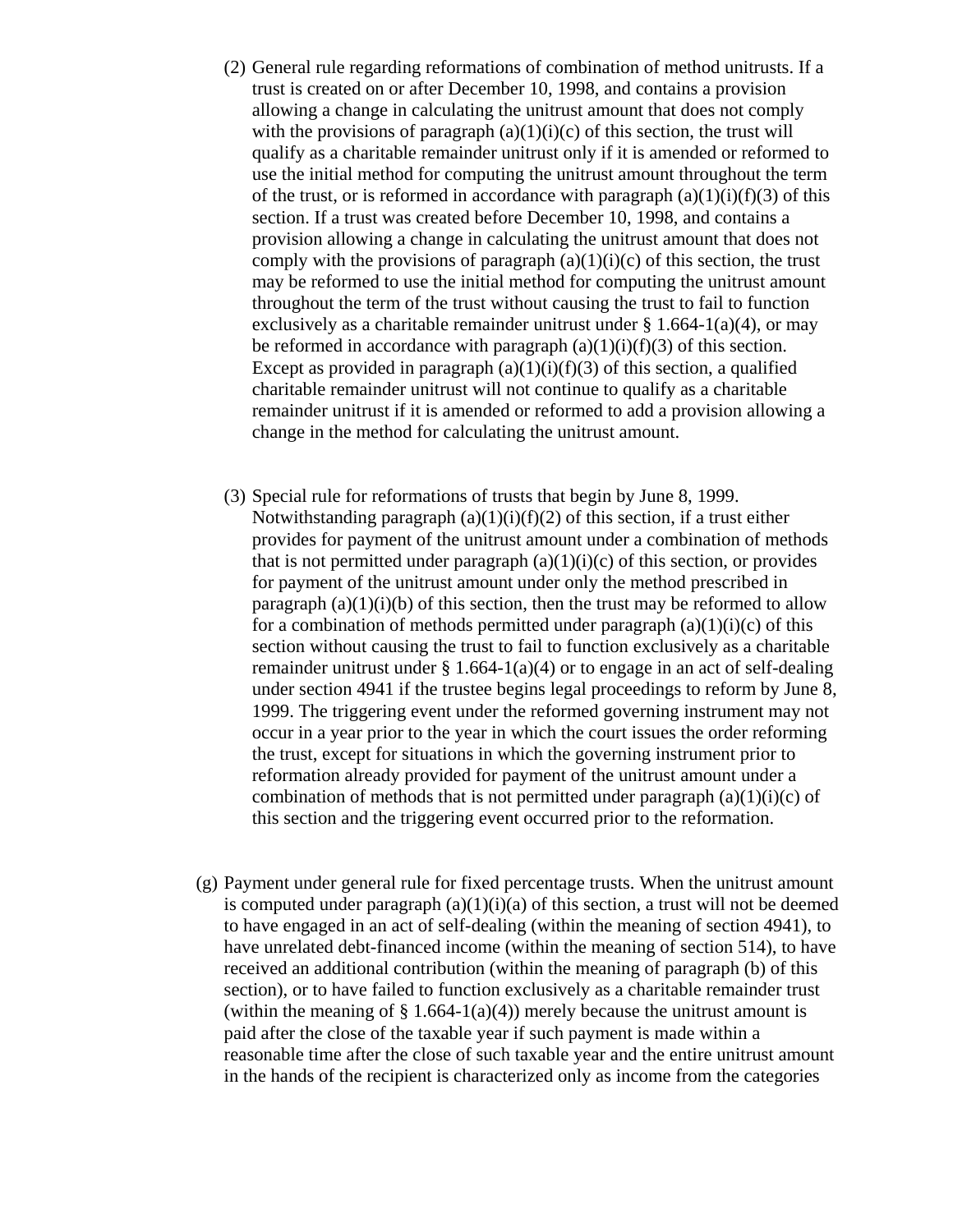described in section  $664(b)(1)$ ,  $(2)$ , or  $(3)$ , except to the extent it is characterized as corpus described in section 664(b)(4) because--

- (1) The trust pays the unitrust amount by distributing property (other than cash) that it owned at the close of the taxable year, and the trustee elects to treat any income generated by the distribution as occurring on the last day of the taxable year in which the unitrust amount is due;
- (2) The trust pays the unitrust amount by distributing cash that was contributed to the trust (with respect to which a deduction was allowable under section 170, 2055, 2106, or 2522); or
- (3) The trust pays the unitrust amount by distributing cash received as a return of basis in any asset that was contributed to the trust (with respect to which a deduction was allowable under section 170, 2055, 2106, or 2522), and that is sold by the trust during the year for which the unitrust amount is due.
- (h) Special rule for fixed percentage trusts created before December 10, 1998. When the unitrust amount is computed under paragraph  $(a)(1)(i)(a)$  of this section, a trust created before December 10, 1998, will not be deemed to have engaged in an act of self-dealing (within the meaning of section 4941), to have unrelated debtfinanced income (within the meaning of section 514), to have received an additional contribution (within the meaning of paragraph (b) of this section), or to have failed to function exclusively as a charitable remainder trust (within the meaning of  $\S 1.664-1(a)(4)$  merely because the unitrust amount is paid after the close of the taxable year if such payment is made within a reasonable time after the close of such taxable year and the fixed percentage to be paid each year as the unitrust amount is 15 percent or less of the net fair market value of the trust assets as determined under paragraph (a)(1)(iv) of this section.
- (i) Example. The following example illustrates the rules in paragraph  $(a)(1)(i)(g)$  of this section:

Example. X is a charitable remainder unitrust that calculates the unitrust amount under paragraph  $(a)(1)(i)(a)$  of this section. X was created after December 10, 1998. The prorated unitrust amount payable from X for Year 1 is \$100. The trustee does not pay the unitrust amount to the recipient by the end of the Year 1. At the end of Year 1, X has only \$95 in the ordinary income category under section 664(b)(1) and no income in the capital gain or tax-exempt income categories under section 664(b)(2) or (3), respectively. By April 15 of Year 2, in addition to \$95 in cash, the trustee distributes to the unitrust recipient a capital asset with a \$5 fair market value and a \$2 adjusted basis to pay the \$100 unitrust amount due for Year 1. The trust owned the asset at the end of Year 1. Under § 1.664-1(d)(5), the distribution is treated as a sale by X, resulting in X recognizing a \$3 capital gain. The trustee elects to treat the capital gain as occurring on the last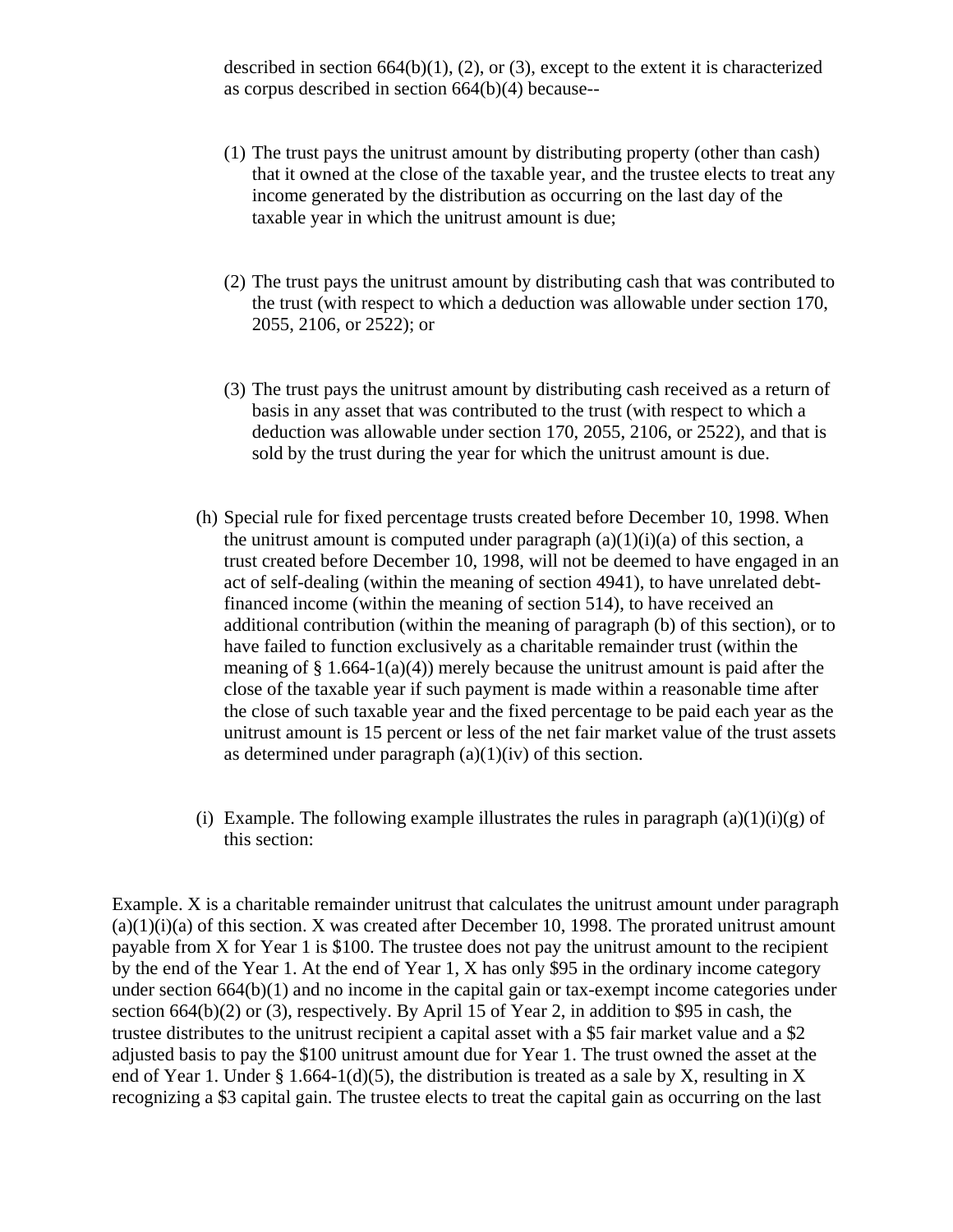day of Year 1. Under § 1.664-1(d)(1), the character of the unitrust amount for Year 1 in the recipient's hands is \$95 of ordinary income, \$3 of capital gain income, and \$2 of trust corpus. For Year 1, X satisfied paragraph  $(a)(1)(i)(g)$  of this section.

- (j) Payment under income exception. When the unitrust amount is computed under paragraph  $(a)(1)(i)(b)$  of this section, a trust will not be deemed to have engaged in an act of self-dealing (within the meaning of section 4941), to have unrelated debt-financed income (within the meaning of section 514), to have received an additional contribution (within the meaning of paragraph (b) of this section), or to have failed to function exclusively as a charitable remainder trust (within the meaning of  $\S 1.664-1(a)(4)$  merely because payment of the unitrust amount is made after the close of the taxable year if such payment is made within a reasonable time after the close of such taxable year.
- (k) Reasonable time. For paragraphs  $(a)(1)(i)(g)$ ,  $(h)$ , and  $(i)$  of this section, a reasonable time will not ordinarily extend beyond the date by which the trustee is required to file Form 5227, "Split-Interest Trust Information Return," (including extensions) for the taxable year.
- (l) Effective date. Paragraphs  $(a)(1)(i)(g)$ ,  $(h)$ ,  $(i)$ ,  $(i)$ , and  $(k)$  of this section are applicable for taxable years ending after April 18, 1997. Paragraphs (a)(1)(i)(g)(2) and (3) apply only to distributions made on or after January 5, 2001.
- (ii) Definition of fixed percentage. The fixed percentage may be expressed either as a fraction or as a percentage and must be payable each year in the period specified in subparagraph (5) of this paragraph. A percentage is fixed if the percentage is the same either as to each recipient or as to the total percentage payable each year of such period. For example, provision for a fixed percentage which is the same every year to A until his death and concurrently a fixed percentage which is the same every year to B until his death, the fixed percentage to each recipient to terminate at his death, would satisfy the rule. Similarly, provision for a fixed percentage to A and B for their joint lives and then to the survivor would satisfy the rule. In the case of a distribution to an organization described in section 170(c) at the death of a recipient or the expiration of a term of years, the governing instrument may provide for a reduction of the fixed percentage payable after such distribution Provided That:
	- (a) The reduced fixed percentage is the same either as to each recipient or as to the total amount payable for each year of the balance of such period, and
	- (b) The requirements of subparagraph (2)(ii) of this paragraph are met.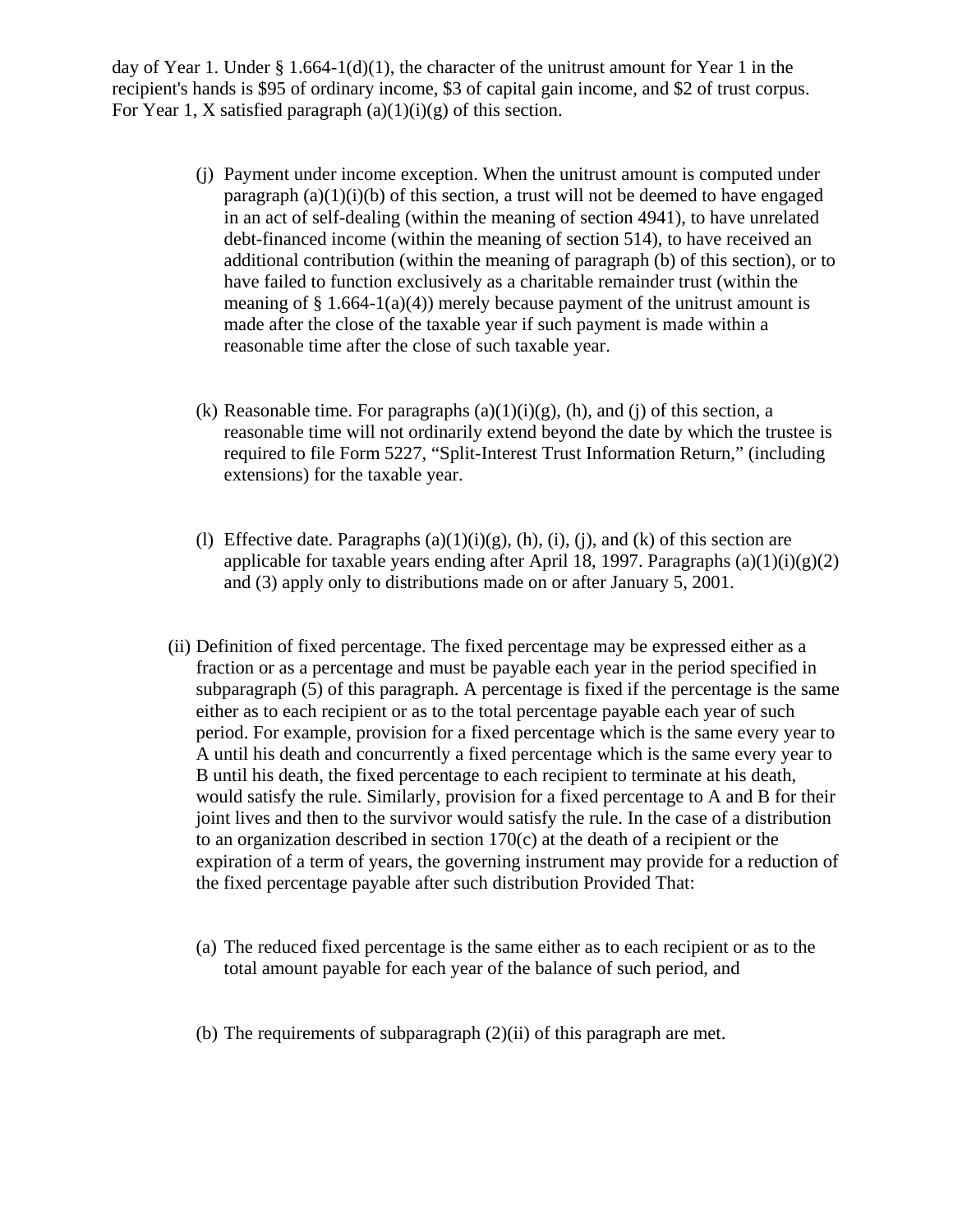- (iii)Rules applicable to incorrect valuations. The governing instrument provides that in the case where the net fair market value of the trust assets is incorrectly determined by the fiduciary, the trust shall pay to the recipient (in the case of an undervaluation) or be repaid by the recipient (in the case of an overvaluation) an amount equal to the difference between the amount which the trust should have paid the recipient if the correct value were used and the amount which the trust actually paid the recipient. Such payments or repayments must be made within a reasonable period after the final determination of such value. Any payment due to a recipient by reason of such incorrect valuation shall be considered to be a payment required to be distributed at the time of such final determination for purposes of paragraph  $(d)(4)(ii)$  of § 1.664-1. See paragraph  $(d)(4)$  of  $\S 1.664-1$  for rules relating to the year of inclusion of such payments and the allowance of a deduction for such repayments. See paragraph (b) of this section for rules relating to additional contributions.
- (iv)Rules applicable to valuation. In computing the net fair market value of the trust assets there shall be taken into account all assets and liabilities without regard to whether particular items are taken into account in determining the income of the trust. The net fair market value of the trust assets may be determined on any one date during the taxable year of the trust, or by taking the average of valuations made on more than one date during the taxable year of the trust, so long as the same valuation date or dates and valuation methods are used each year. If the governing instrument does not specify the valuation date or dates, the trustee must select such date or dates and indicate the selection on the first return on Form 5227, "Split-Interest Trust Information Return," that the trust must file. The amount described in subdivision (i)(a) of this subparagraph which must be paid each year must be based upon the valuation for such year.
- (v) Computation of unitrust amount in certain circumstances—
	- (a) Short taxable years. The governing instrument provides that, in the case of a taxable year which is for a period of less than 12 months other than the taxable year in which occurs the end of the period specified in subparagraph (5) of this paragraph:
		- (1) The amount determined under subdivision (i)(a) of this subparagraph shall be the amount otherwise determined under that subdivision multiplied by a fraction the numerator of which is the number of days in the taxable year of the trust and the denominator of which is 365 (366 if February 29 is a day included in the numerator),
		- (2) The amount determined under subdivision (i)(b) of this subparagraph shall be computed by using the amount determined under subdivision (a)(1) of this subdivision (v), and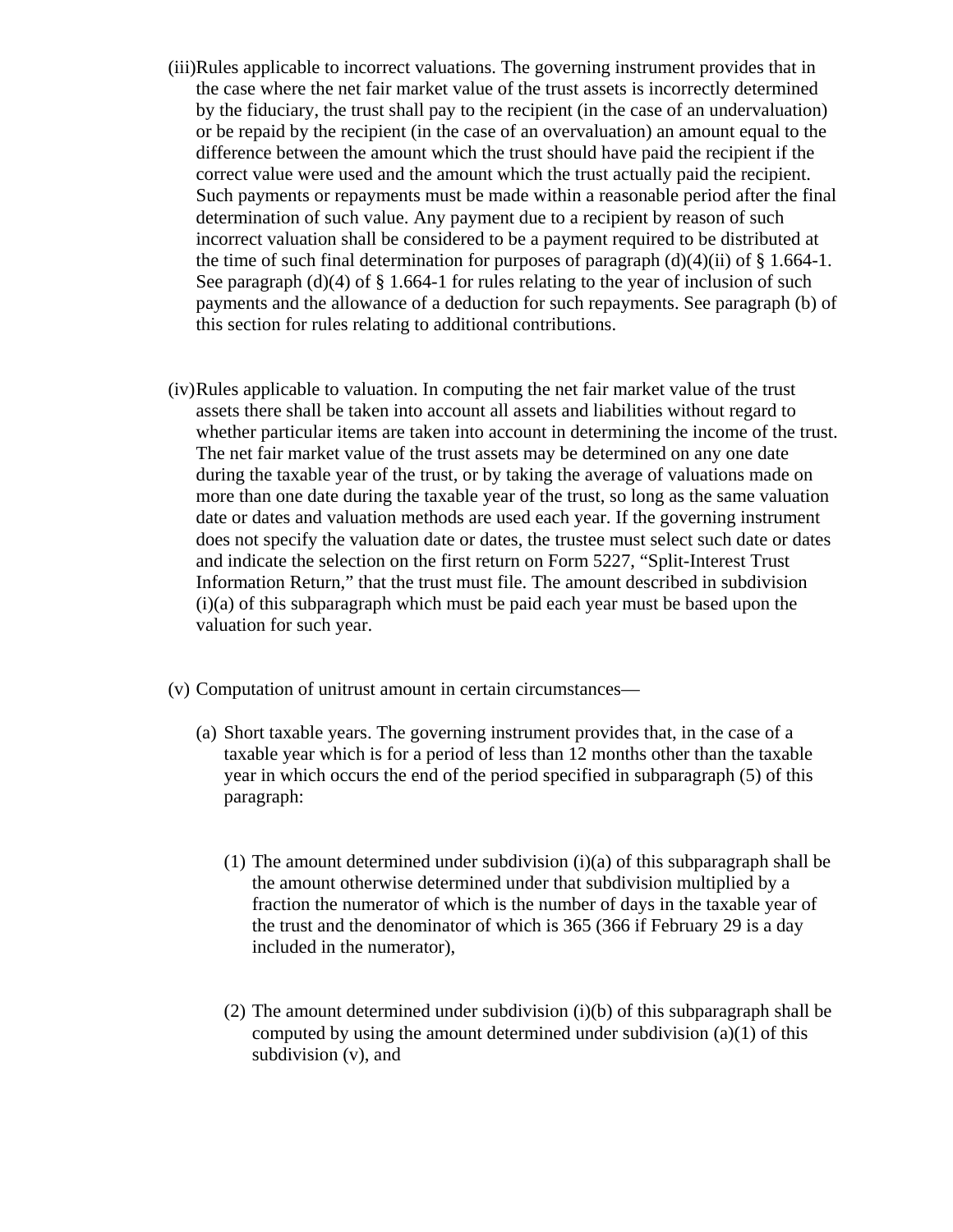- (3) If no valuation date occurs before the end of the taxable year of the trust, the trust assets shall be valued as of the last day of the taxable year of the trust.
- (b) Last taxable year of period.
	- (1) The governing instrument provides that, in the case of the taxable year in which occurs the end of the period specified in subparagraph (5) of this paragraph:
		- (i) The unitrust amount which must be distributed under subdivision (i)(a) of this subparagraph shall be the amount otherwise determined under that subdivision multiplied by a fraction the numerator of which is the number of days in the period beginning on the first day of such taxable year and ending on the last day of the period specified in subparagraph (5) of this paragraph and the denominator of which is 365 (366 if February 29 is a day included in the numerator),
		- (ii) The amount determined under subdivision  $(i)(b)$  of this subparagraph shall be computed by using the amount determined under  $(b)(1)(i)$  of this subdivision (v), and
		- (iii)If no valuation date occurs before the end of such period, the trust assets shall be valued as of the last day of such period.
	- (2) See subparagraph (5) of this paragraph for a special rule allowing termination of payment of the unitrust amount with the regular payment next preceding the termination of the period specified therein.
- (2) Minimum unitrust amount—
	- (i) General rule. The fixed percentage described in subparagraph  $(1)(i)$  of this paragraph with respect to all beneficiaries taken together is not less than 5 percent.
	- (ii) Reduction of unitrust amount in certain cases. A trust will not fail to meet the requirements of this subparagraph by reason of the fact that it provides for a reduction of the fixed percentage payable upon the death of a recipient or the expiration of a term of years Provided That:
		- (a) A distribution is made to an organization described in section 170(c) at the death of such recipient or the expiration of such term of years, and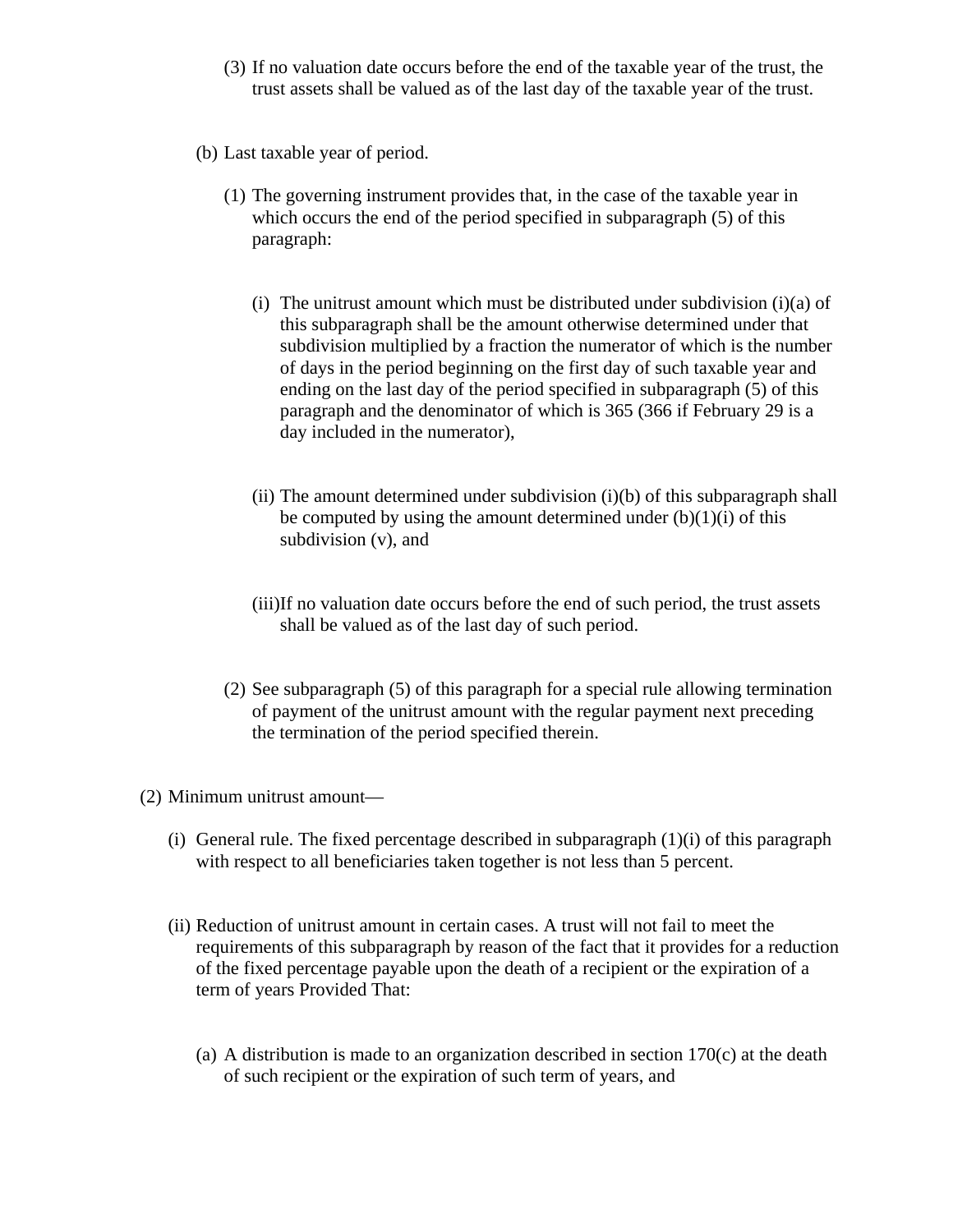- (b) The total of the percentage payable under subparagraph (1) of this paragraph after such distribution is not less than 5 percent.
- (3) Permissible recipients—
	- (i) General rule. The amount described in subparagraph (1) of this paragraph is payable to or for the use of a named person or persons, at least one of which is not an organization described in section 170(c). If the amount described in subparagraph (1) of this paragraph is to be paid to an individual or individuals, all such individuals must be living at the time of creation of the trust. A named person or persons may include members of a named class except in the case of a class which includes any individual, all such individuals must be alive and ascertainable at the time of the creation of the trust unless the period for which the unitrust amount is to be paid to such class consists solely of a term of years. For example, in the case of a testamentary trust, the testator's will may provide that the required amount shall be paid to his children living at his death.
	- (ii) Power to alter amount paid to recipients. A trust is not a charitable remainder unitrust if any person has the power to alter the amount to be paid to any named person other than an organization described in section 170(c) if such power would cause any person to be treated as the owner of the trust, or any portion thereof, if subpart E, part 1, subchapter J, chapter 1, subtitle A of the Code were applicable to such trust. See paragraph (a)(4) of this section for a rule permitting the retention by a grantor of a testamentary power to revoke or terminate the interest of any recipient other than an organization described in section 170(c). For example, the governing instrument may not grant the trustee the power to allocate the fixed percentage among members of a class unless such power falls within one of the exceptions to section 674(a).
- (4) Other payments. No amount other than the amount described in subparagraph (1) of this paragraph may be paid to or for the use of any person other than an organization described in section 170(c). An amount is not paid to or for the use of any person other than an organization described in section  $170(c)$  if the amount is transferred for full and adequate consideration. The trust may not be subject to a power to invade, alter, amend, or revoke for the beneficial use of a person other than an organization described in section 170(c). Notwithstanding the preceding sentence, the grantor may retain the power exercisable only by will to revoke or terminate the interest of any recipient other than an organization described in section 170(c). The governing instrument may provide that any amount other than the amount described in subparagraph (1) of this paragraph shall be paid (or may be paid in the discretion of the trustee) to an organization described in section 170(c) provided that, in the case of distributions in kind, the adjusted basis of the property distributed is fairly representative of the adjusted basis of the property available for payment on the date of payment. For example, the governing instrument may provide that a portion of the trust assets may be distributed currently, or upon the death of one or more recipients, to an organization described in section 170(c).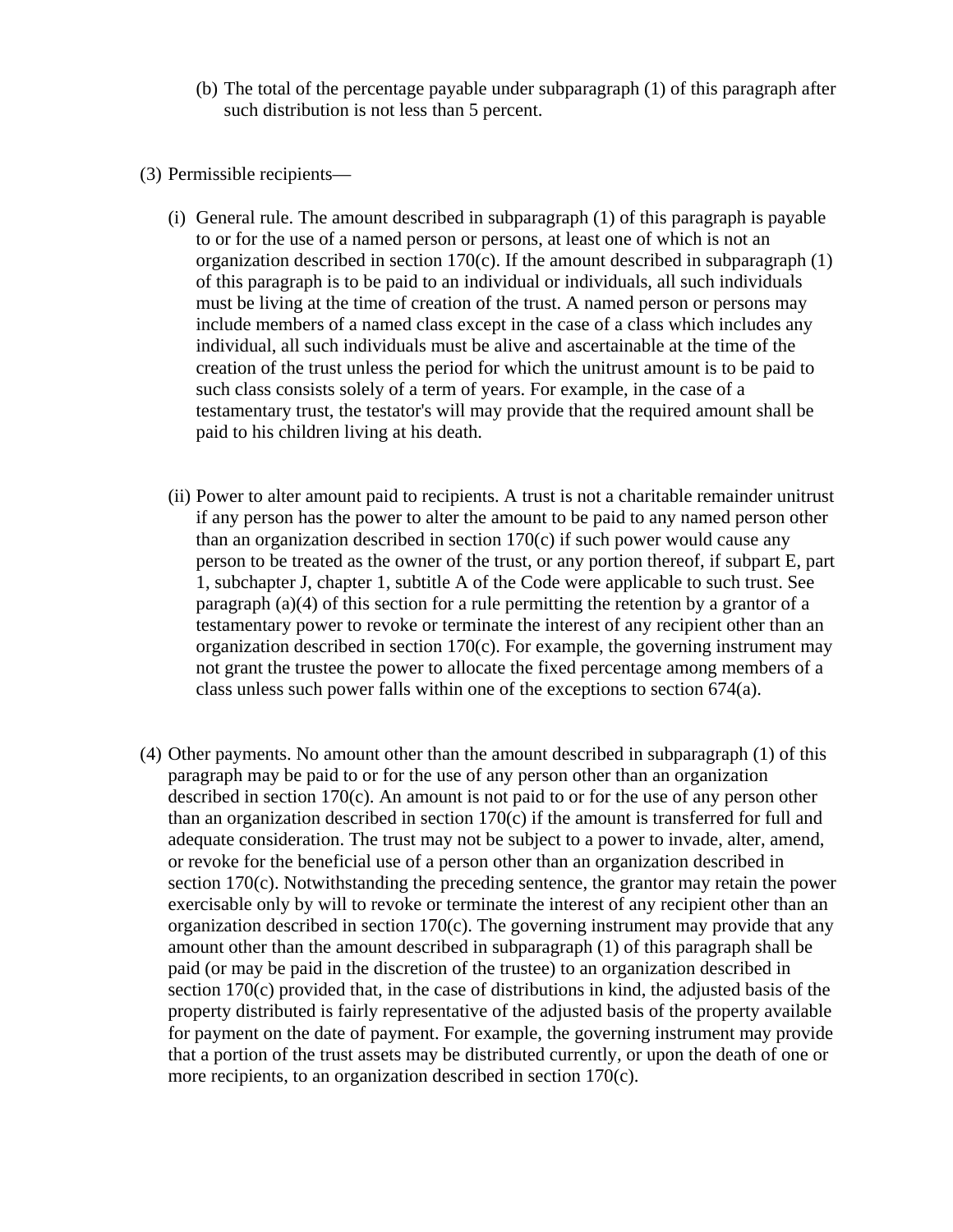- (5) Period of payment of unitrust amount—
	- (i) General rules. The period for which an amount described in subparagraph (1) of this paragraph is payable begins with the first year of the charitable remainder trust and continues either for the life or lives of a named individual or individuals or for a term of years not to exceed 20 years. Only an individual or an organization described in section 170(c) may receive an amount for the life of an individual. If an individual receives an amount for life, it must be solely for his life. Payment of the amount described in subparagraph (1) of this paragraph may terminate with the regular payment next preceding the termination of the period described in this subparagraph. The fact that the recipient may not receive such last payment shall not be taken into account for purposes of determining the present value of the remainder interest. In the case of an amount payable for a term of years, the length of the term of years shall be ascertainable with certainty at the time of the creation of the trust, except that the term may be terminated by the death of the recipient or by the grantor's exercise by will of a retained power to revoke or terminate the interest of any recipient other than an organization described in section 170(c). In any event, the period may not extend beyond either the life or lives of a named individual or individuals or a term of years not to exceed 20 years. For example, the governing instrument may not provide for the payment of a unitrust amount to A for his life and then to B for a term of years because it is possible for the period to last longer than either the lives of recipients in being at the creation of the trust or a term of years not to exceed 20 years. On the other hand, the governing instrument may provide for the payment of a unitrust amount to A for his life and then to B for his life or a term of years (not to exceed 20 years), whichever is shorter (but not longer), if both A and B are in being at the creation of the trust because it is not possible for the period to last longer than the lives of recipients in being at the creation of the trust.
	- (ii) Relationship to 5 percent requirement. The 5 percent requirement provided in subparagraph (2) of this paragraph must be met until the termination of all of the payments described in subparagraph (1) of this paragraph. For example, the following provisions would satisfy the above rules:
		- (a) A fixed percentage of at least 5 percent to A and B for their joint lives and then to the survivor for his life;
		- (b) A fixed percentage of at least 5 percent to A for life or for a term of years not longer than 20 years, whichever is longer (or shorter);
		- (c) A fixed percentage of at least 5 percent to A for life or for a term of years not longer than 20 years and then to B for life (provided B was living at the creation of the trust);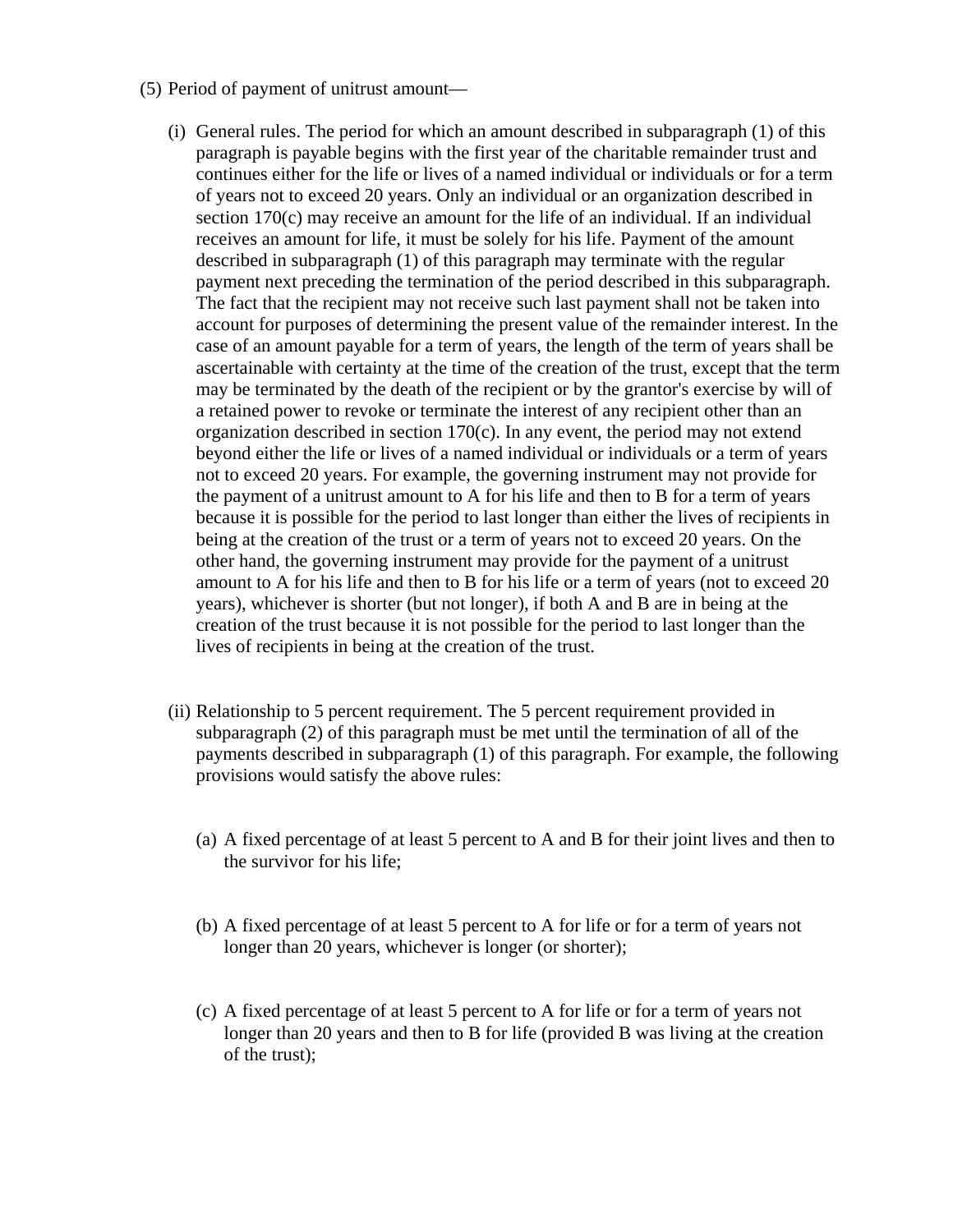- (d) A fixed percentage to A for his life and concurrently a fixed percentage to B for his life (the percentage to each recipient to terminate at his death) if the percentage given to each individual is not less than 5 percent;
- (e) A fixed percentage to A for his life and concurrently an equal percentage to B for his life, and at the death of the first to die, the trust to distribute one-half of the then value of its assets to an organization described in section  $170(c)$  if the total of the percentages is not less than 5 percent for the entire period described in this subparagraph.
- (6) Permissible remaindermen—
	- (i) General rule. At the end of the period specified in subparagraph (5) of this paragraph, the entire corpus of the trust is required to be irrevocably transferred, in whole or in part, to or for the use of one or more organizations described in section 170(c) or retained, in whole or in part, for such use.
	- (ii) Treatment of trust. If all of the trust corpus is to be retained for such use, the taxable year of the trust shall terminate at the end of the period specified in subparagraph (5) of this paragraph and the trust shall cease to be treated as a charitable remainder trust for all purposes. If all or any portion of the trust corpus is to be transferred to or for the use of such organization or organizations, the trustee shall have a reasonable time after the period specified in subparagraph (5) of this paragraph to complete the settlement of the trust. During such time, the trust shall continue to be treated as a charitable remainder trust for all purposes, such as section 664, 4947(a)(2), and 4947(b)(3)(B). Upon the expiration of such period, the taxable year of the trust shall terminate and the trust shall cease to be treated as a charitable remainder trust for all purposes. If the trust continues in existence, it will be subject to the provisions of section  $4947(a)(1)$  unless the trust is exempt from taxation under section  $501(a)$ . For purposes of determining whether the trust is exempt under section 501(a) as an organization described in section  $501(c)(3)$ , the trust shall be deemed to have been created at the time it ceases to be treated as a charitable remainder trust.
	- (iii)Concurrent or successive remaindermen. Where interests in the corpus of the trust are given to more than one organization described in section 170(c) such interests may be enjoyed by them either concurrently or successively.
	- (iv)Alternative remaindermen. The governing instrument shall provide that if an organization to or for the use of which the trust corpus is to be transferred or for the use of which the trust corpus is to be retained is not an organization described in section 170(c) at the time any amount is to be irrevocably transferred to or for the use of such organization, such amount shall be transferred to or for the use of or retained for the use of one or more alternative organizations which are described in section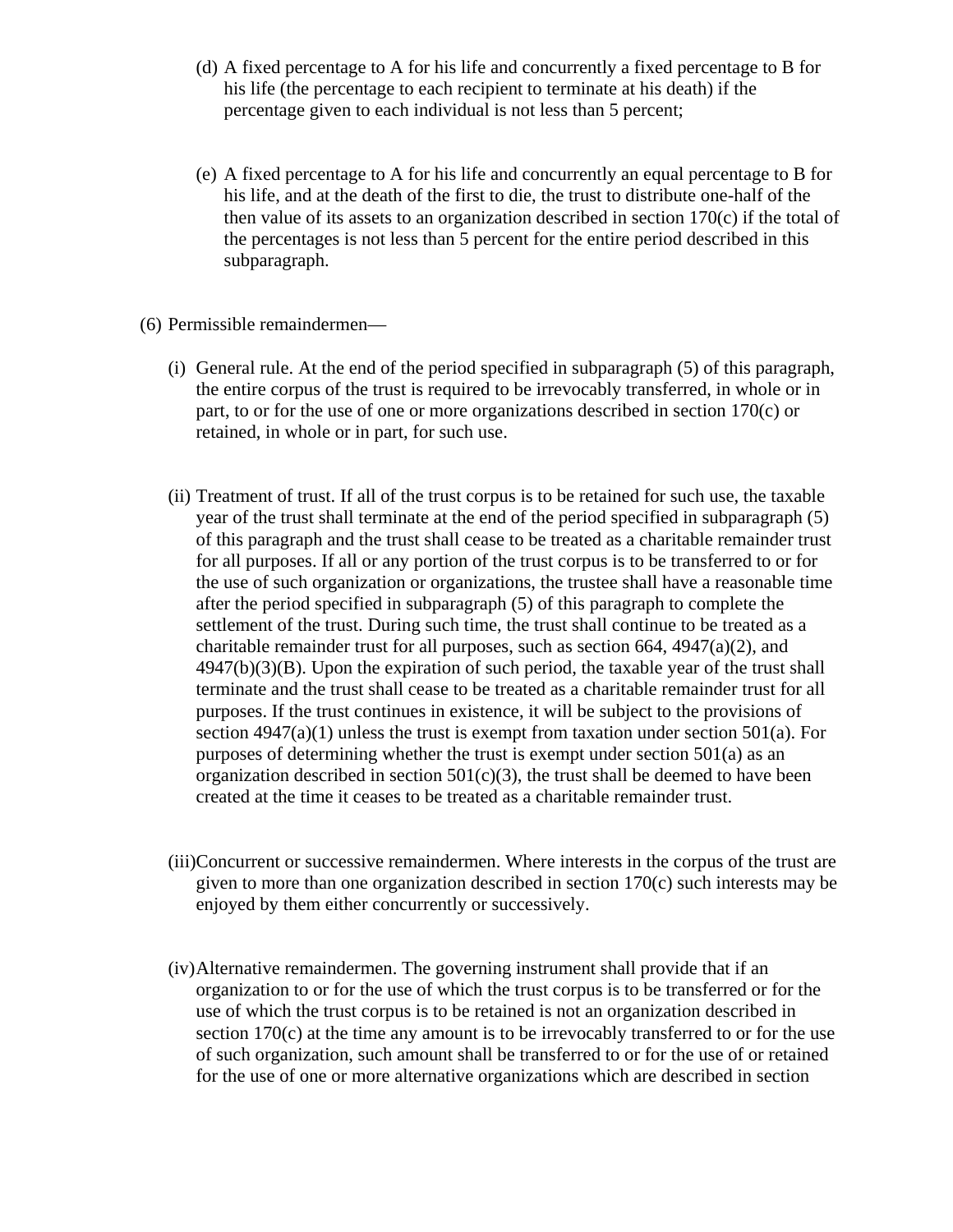170(c) at such time. Such alternative organization or organizations may be selected in any manner provided by the terms of the governing instrument.

- (b) Additional contributions. A trust is not a charitable remainder annuity trust unless its governing instrument either prohibits additional contributions to the trust after the initial contribution or provides that for the taxable year of the trust in which the additional contribution is made:
	- (1) Where no valuation date occurs after the time of the contribution and during the taxable year in which the contribution is made, the additional property shall be valued as of the time of contribution; and
	- (2) The amount described in paragraph  $(a)(1)(i)(a)$  of this section shall be computed by multiplying the fixed percentage by the sum of (i) the net fair market value of the trust assets (excluding the value of the additional property and any earned income from and any appreciation on such property after its contribution), and (ii) that proportion of the value of the additional property (that was excluded under subdivision (i) of this paragraph), which the number of days in the period which begins with the date of contribution and ends with the earlier of the last day of such taxable year or the last day of the period described in paragraph (a)(5) of this section bears to the number of days in the period which begins with the first day of such taxable year and ends with the earlier of the last day of such taxable year or the last day of the period described in paragraph (a)(5) of this section.

For purposes of this section, all property passing to a charitable remainder unitrust by reason of death of the grantor shall be considered one contribution. The application of the preceding rules may be illustrated by the following examples:

Example 1. On March 2, 1971, X makes an additional contribution of property to a charitable remainder unitrust. The taxable year of the trust is the calendar year and the regular valuation date is January 1 of each year. For purposes of computing the required payout with respect to the additional contribution for the year of contribution, the additional contribution is valued on March 2, 1971, the time of contribution. The property had a value on that date of \$5,000. Income from such property in the amount of \$250 was received on December 31, 1971. The required payout with respect to the additional contribution for the year of contribution is \$208 (5 percentx\$5,000x305/365). The income earned after the date of the contribution and after the regular valuation date does not enter into the computation.

Example 2. On July 1, 1971, X makes an additional contribution of \$10,000 to a charitable remainder unitrust. The taxable year of the trust is the calendar year and the regular valuation date is December 31 of each year. The fixed percentage is 5 percent. Between July 1, 1971, and December 31, 1971, the additional property appreciates in value to \$12,500 and earns \$500 of income. Because the regular valuation date for the year of contribution occurs after the date of